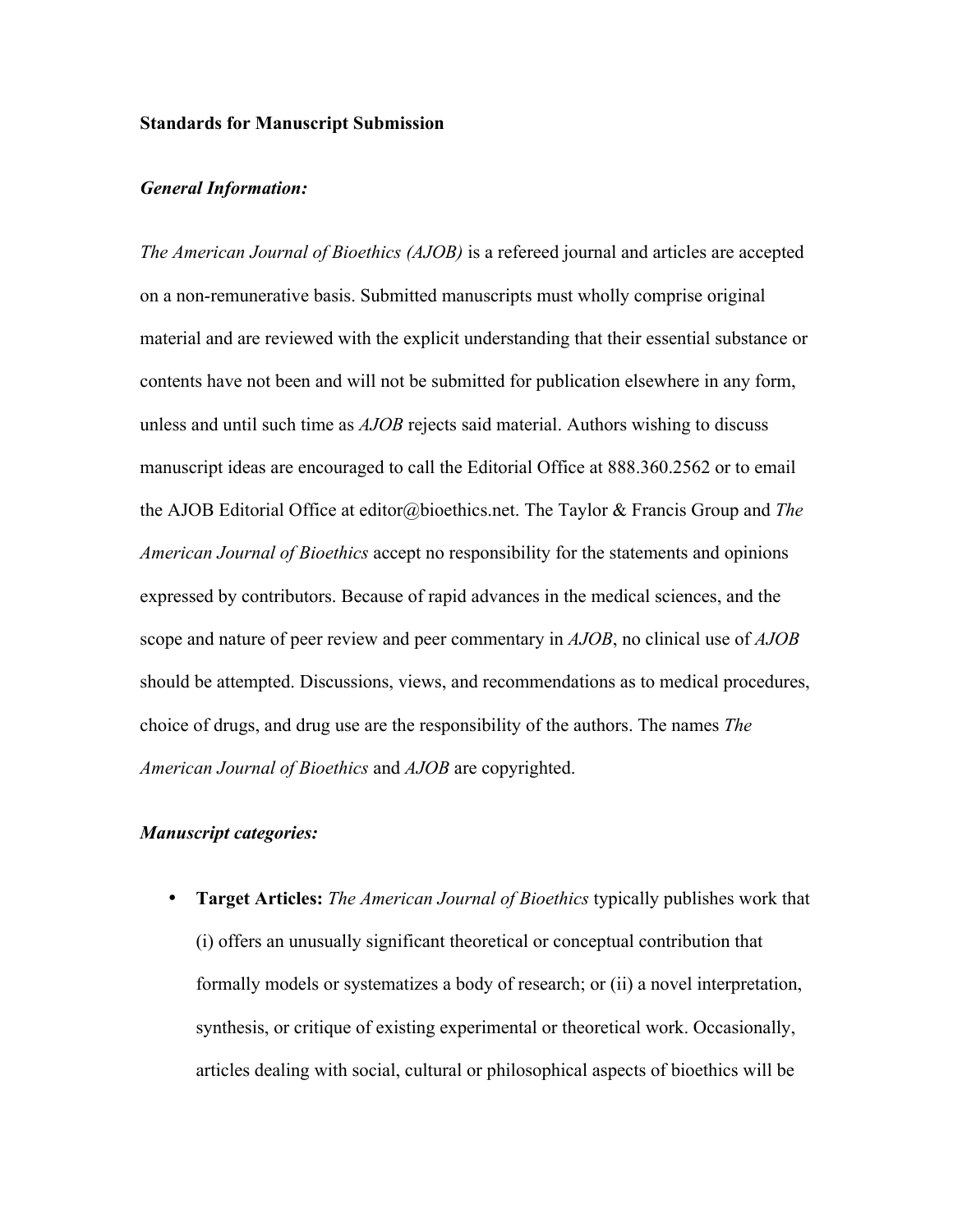considered. Manuscripts may not exceed 7500 words in length (excluding references), and should be in Microsoft Word format.

- **Open Peer Commentaries:** The purpose of the Open Peer Commentary (OPC) is to provide a concentrated constructive interaction between author(s) of a Target Article and author(s) who wishes to provide critical commentary about the target article. Commentators should provide substantive criticism, interpretation, and elaboration, as well as any pertinent complementary or supplementary material, such as figures or illustrations. Commentaries should range between 500-1500 words and contain no more than ten citations. Proposals for open peer commentaries are solicited for select Target Articles, which may be read and downloaded via the ScholarOne portal. All authors interested in writing an Open Peer Commentary must first submit a short proposal (2-4 sentences) via the ScholarOne portal. If your proposal is selected, you will receive an email informing you of the deadline for your submission. This email should not, however, be considered a guarantee of acceptance and publication of your commentary.
- **Letters to the Editor:** Text limited to 800 or fewer words (reference list, footnotes, figure legend or table are excluded from the word count). Correspondence must be related to work published in the journal, and will be referred to the author(s) for comment and the response will be published along with the letter. Where the letter concerns an item appearing in the journal, cite the item in the numbered references. The Editors reserve the right reject correspondence without explanation.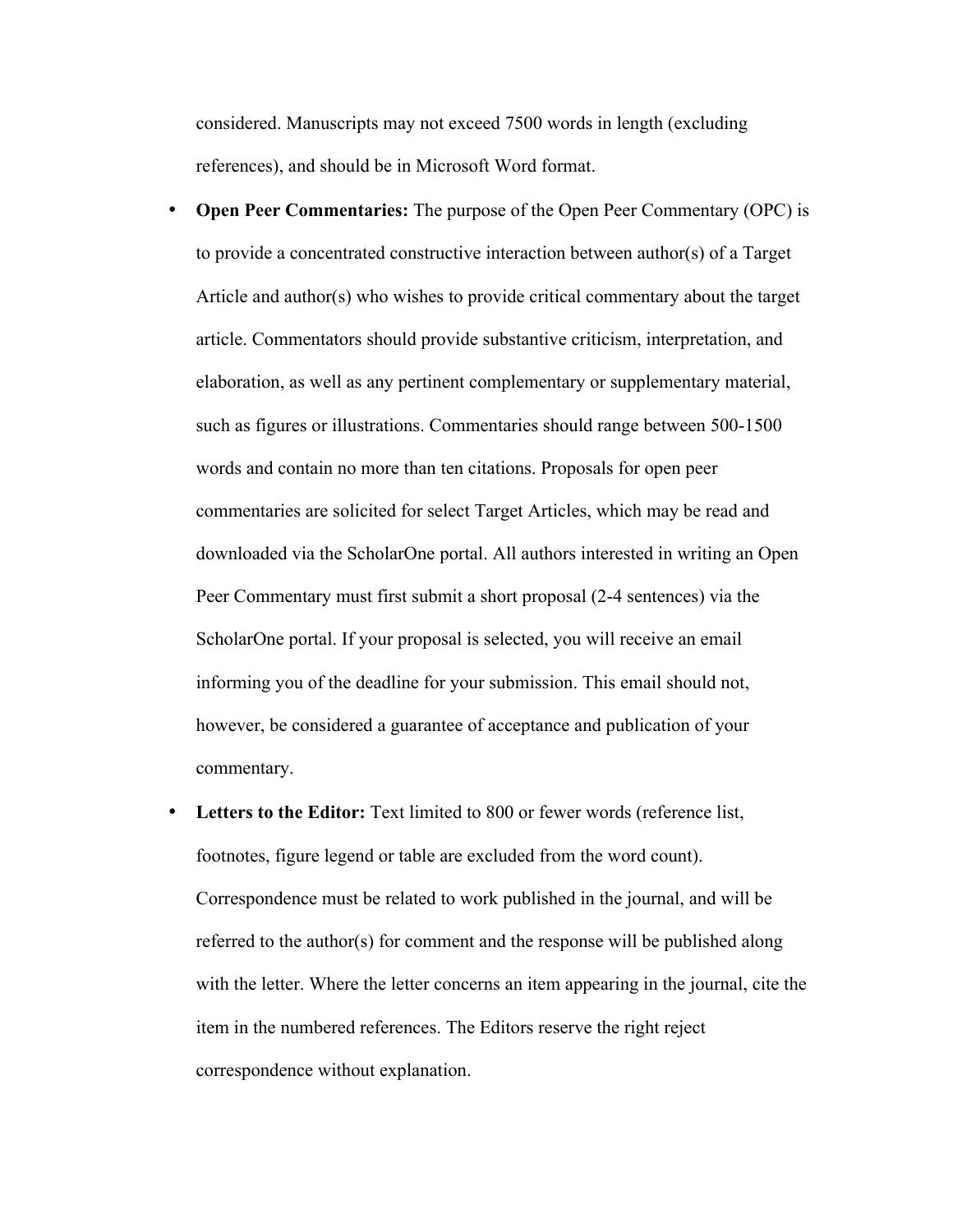- **Book Reviews:** Book reviews appear by invitation only. Author-initiated reviews will not be accepted.
- **Other:** All other manuscript types appear by invitation only, and author-initiated submissions will not be accepted.

The Editors of *The American Journal of Bioethics* strive to review your work promptly and to the highest standards of scholarship and literacy. The speed and, to some extent, the quality of this review depend on the condition of your manuscript when it is submitted. By delivering a manuscript prepared according to the standards that follow, you will do much to help us review your work quickly and well. It is recommended that authors not fluent in the English language have their manuscripts edited by an expert in the language prior to submission to the journal

## *Acceptance Criteria for Target Articles:*

To be eligible for publication, an author-initiated target article should not only meet the standards of a journal such as *Science* or *The New England Journal of Medicine* in terms of conceptual rigor, empirical grounding, and clarity of style, but it should also offer a clear rationale for soliciting Open Peer Commentary, which is the decisive consideration. Controversy is not a sufficient criterion for soliciting commentary, nor is the mere presence of interdisciplinary aspects sufficient. Some appropriate rationales for seeking Open Peer Commentary would be that:

• the material bears in a significant way on some current controversial issues in *The American Journal of Bioethics*;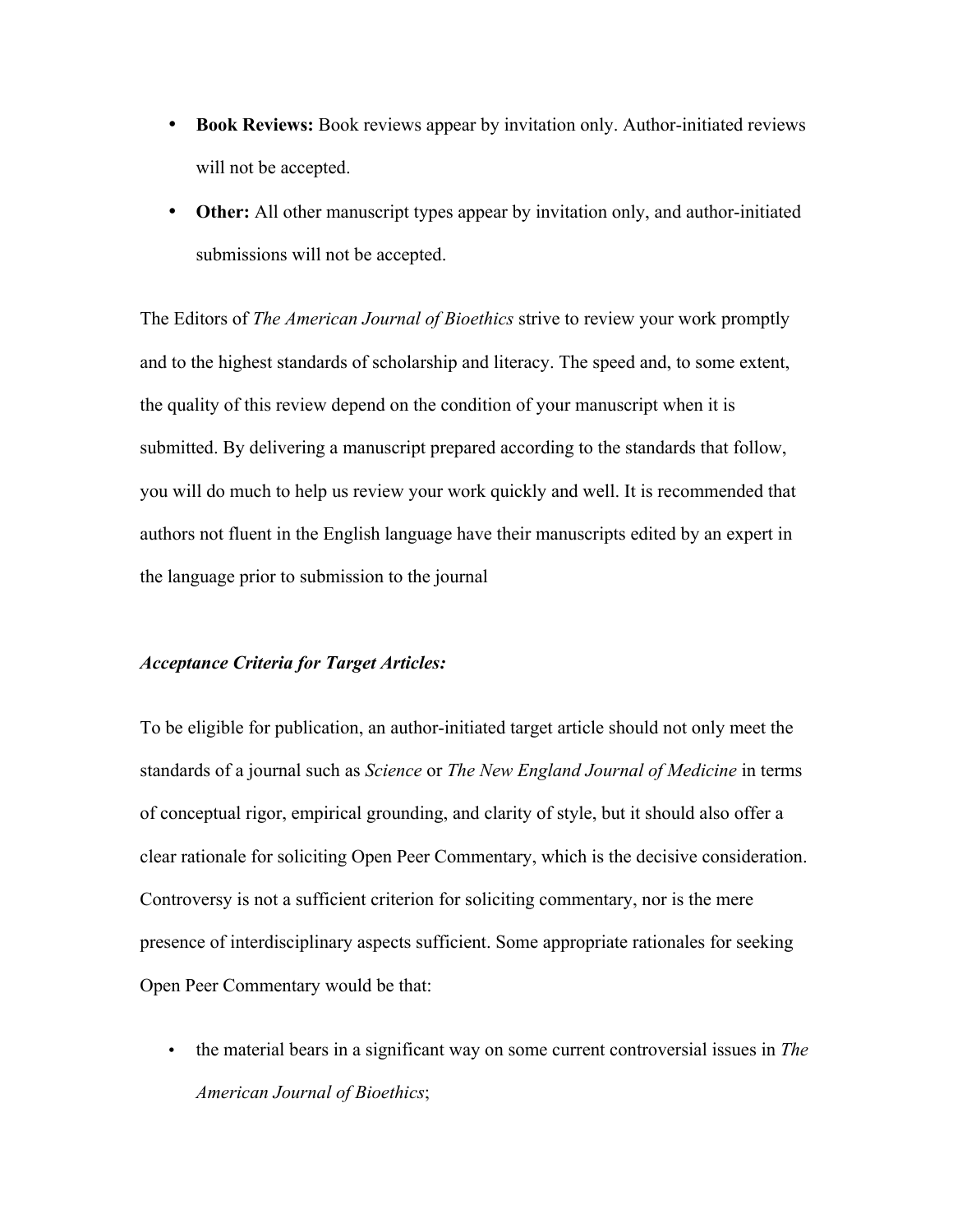- its findings substantively contradict some well-established aspects of current research and theory;
- it criticizes the findings, practices, or principles of an accepted or influential line of work;
- it unifies a substantial amount of disparate research;
- it has important cross-disciplinary ramifications;
- it introduces an innovative methodology or formalism for consideration by proponents of the established forms;
- it meaningfully integrates a body of relevant bioethical data; and
- it places a previously dissociated area of research into a bioethical perspective.

# *Technical Requirements for Target Articles:*

For the mechanics of manuscript preparation, please observe the guidelines below without exception. **The Editors reserve the right to reject any manuscript that does not conform to these standards**.

- 1. Please define, describe, and simplify any technical terminology and/or specialized concepts.
- 2. Manuscripts may not exceed 7500 words in length (excluding references), and should be in Microsoft Word format.
- 3. **Title Page**: The name, address and professional affiliation of all authors should appear on the title page only.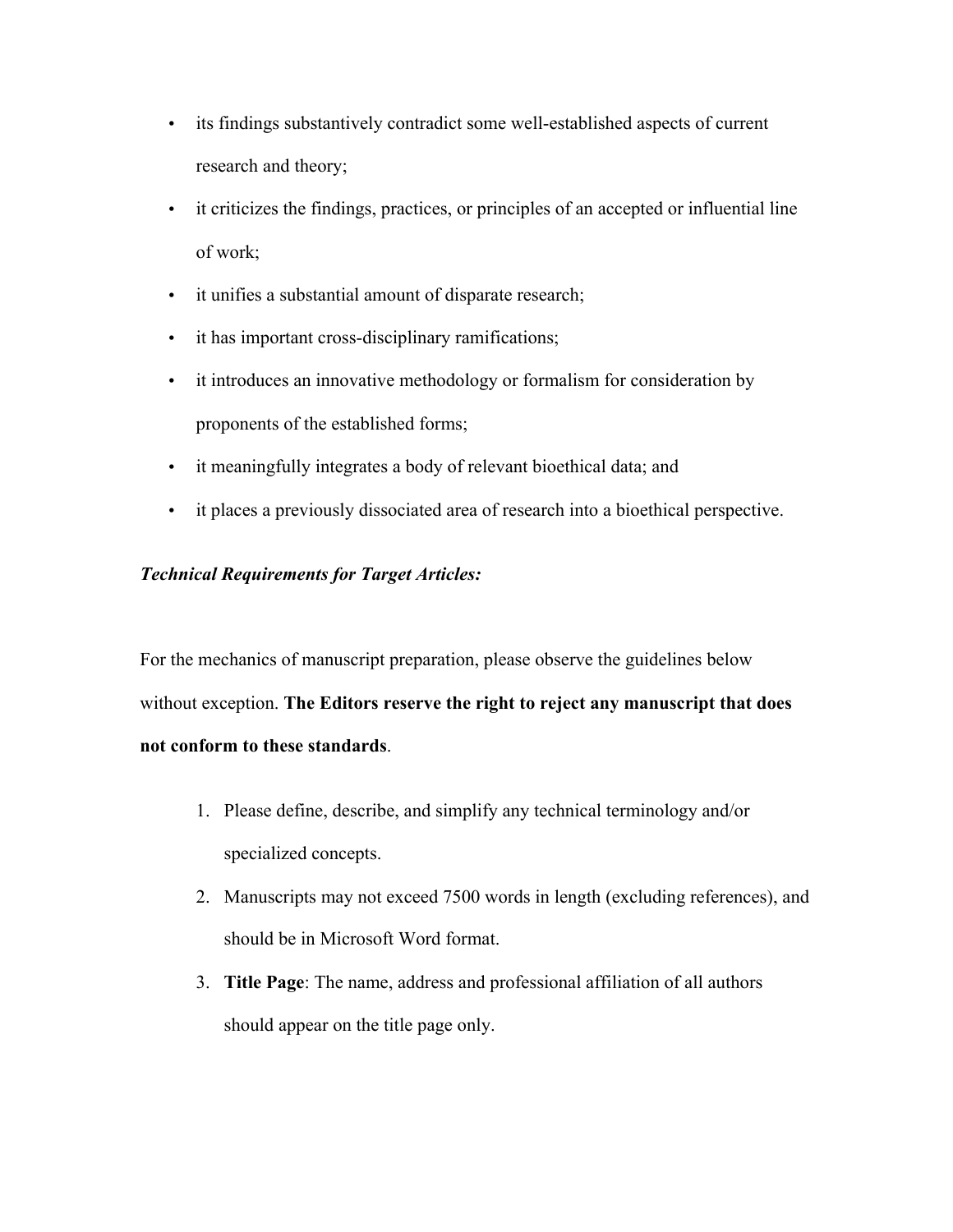- 4. **Abstract**: An abstract of no more than 150 words should precede the text of the manuscript. Six keywords should be included for indexing purposes as well.
- 5. **Main Document**: Please remove all identifying information about the author(s) unless the author(s) are cited in the text. Information about the authors(s) should be given in the Title Page only. Additionally, please remove acknowledgements.
- 6. **Graphics**: Please convert all graphics to TIFF or EPS format. Line art should be a minimum of 600 dpi, and halftones a minimum of 266 dpi in resolution.
- 7. **References**: The author(s) are responsible for the accuracy and thoroughness of citations. Please see the reference appendix for examples.
- 8. **Notes**: Avoid extracts, tables, and paragraphing in notes. Footnotes will be converted to endnotes in the typeset version.
- 9. **Quotations**: Quotations of more than two lines should be set off in a separate paragraph with double indentation. Quotations of less than two lines may remain in the main body of the text, placed within double quotation marks. All extract citations must include page numbers.
- 10. **Copyright**: Authors of accepted articles will be asked to sign a Transfer of Copyright form transferring copyright of the article to the publisher, or retaining said copyright, under certain circumstances.
- 11. **Conflicts of Interest**: If your work is accepted, you will be asked to submit any financial or other material, professional, or scholarly relationships that involve the area under discussion in the manuscript. This includes honoraria,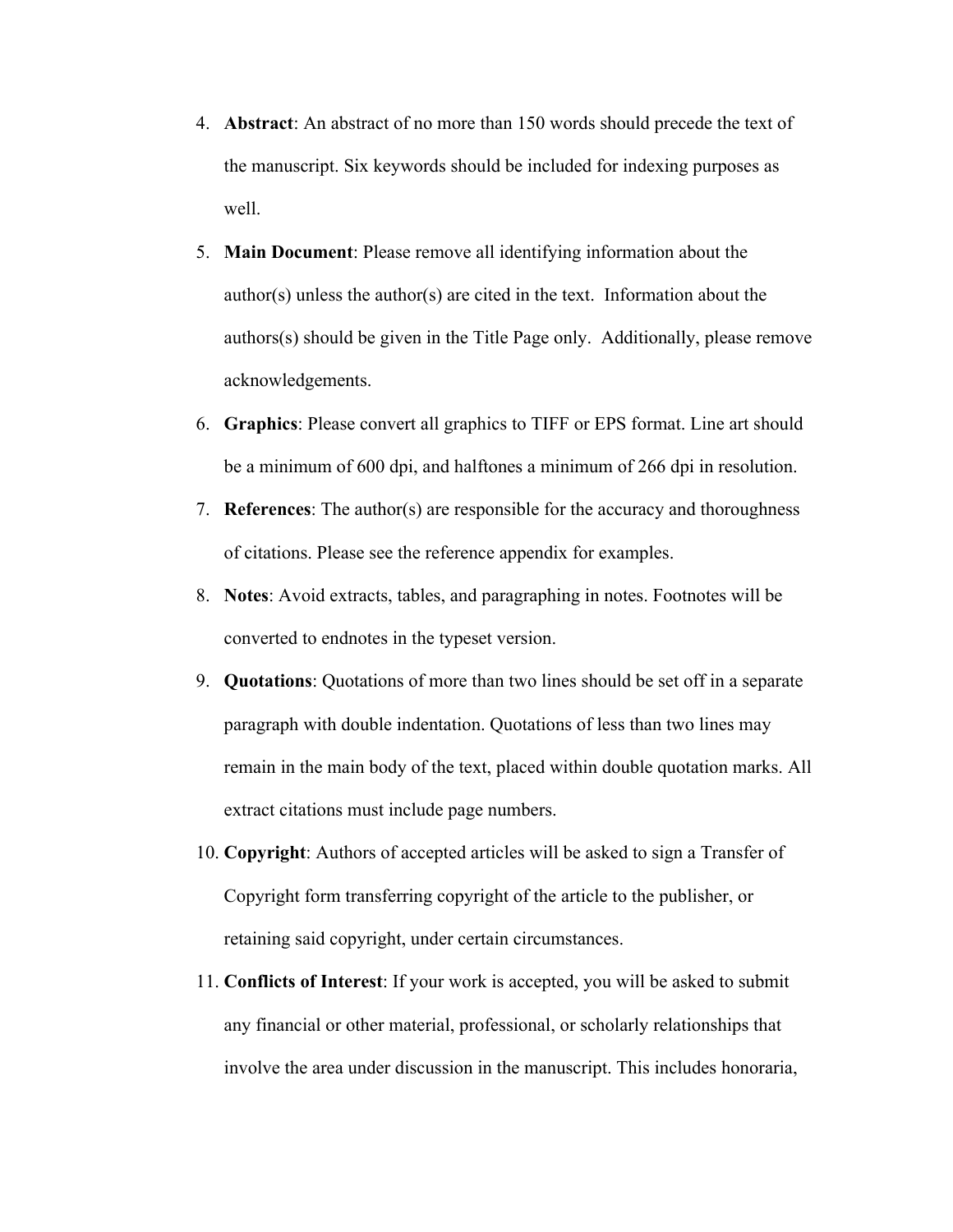payments, stock holdings, and other relationships. All disclosed conflicts of interest will be reviewed by the conflict of interest committee. This committee will make recommendations as to the disclosure to peer reviewers, and the nature of disclosure required should the article be accepted. All appropriate disclosures will be printed alongside each article in the paper and online AJOB.

If your paper is accepted as a Target Article, the author(s) can no longer alter the article once the Commentary stage of the process has begun, but can respond formally to all commentaries accepted for publication. The target article and commentaries then coappear in AJOB, and authors' responses appear in subsequent issues. Continuing commentary and replies can appear as well in later issues.

### *Acceptance Criteria for Open Peer Commentary:*

As previously stated, the purpose of the Open Peer Commentary is to provide a concentrated constructive interaction between author(s) of a Target Article and an author who wishes to provide critical commentary about the target article.. Commentators should provide substantive criticism, interpretation, and elaboration as well as any pertinent complementary or supplementary material, such as illustrations.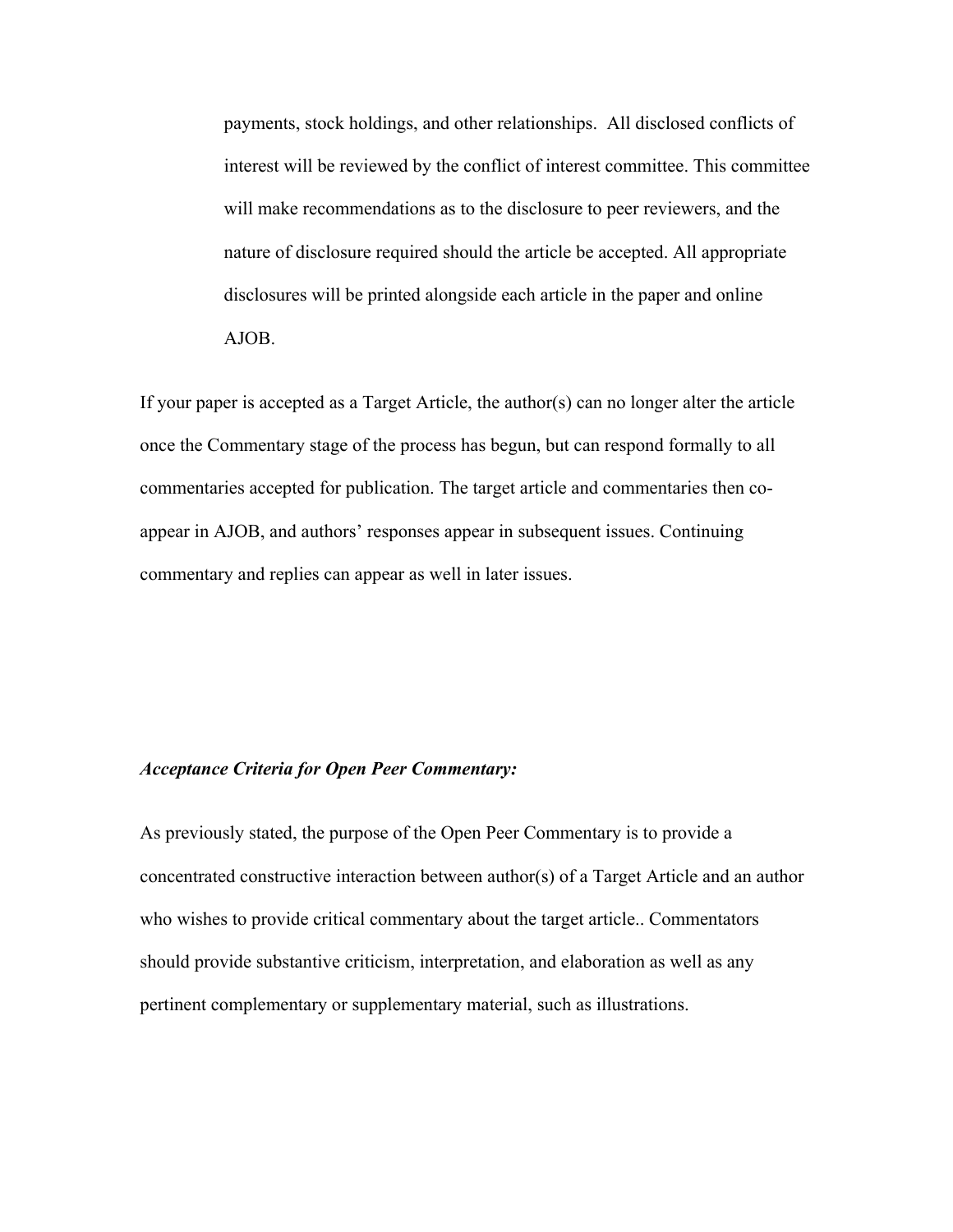Access to target articles is available via the ScholarOne portal. If you decide to write a Peer Commentary, you should first upload a short proposal using this online system. If your proposal is selected, you will receive an email informing you of the deadline for your submission. This email should not, however, be considered a guarantee of acceptance and publication of your commentary.

### *Technical Requirements for Open Peer Commentary:*

- 1. **Style and format for commentaries**: Peer commentaries range between 500- 1500 words and contain no more than ten citations. Spelling, capitalization, and punctuation should be consistent within each article and commentary and should follow the style recommended in the latest edition of The Chicago Manual of Style (The University of Chicago Press, latest ed. 2014). It may be helpful to examine a recent issue of AJOB to read over past commentaries.
- 2. All submissions must include an indexable title, followed by the authors' names in the form preferred for publication, full institutional addresses, and electronic mail addresses. In addition to your Commentary and contact information, you should include a short bio (3-4 lines in length), which will be published in the "Contributors" section of the journal. The bio should include your affiliation, your research interests, and any major publications.
- 3. **Illustrations**: Tables and figures (i.e., photographs, graphs, charts, or other artwork) should be numbered consecutively. Every table should have a title; every figure, a caption. At least one reference in the text must indicate the appropriate locations.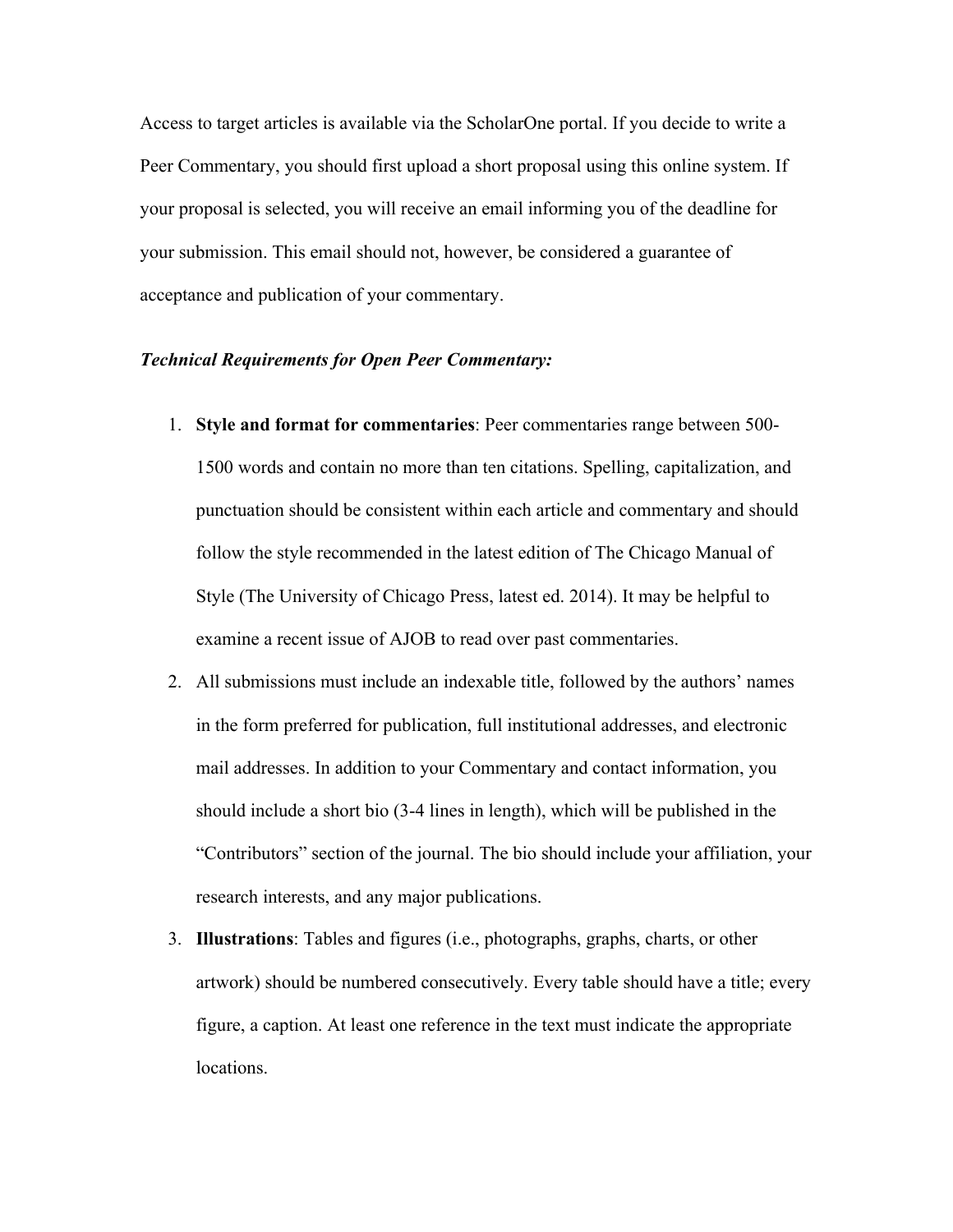- 4. Papers published in conference proceedings are treated like chapters in books. If further detail is needed on citation or reference list formatting, please consult chapters 15-17 of the Chicago Manual of Style, 16th edition.
- 5. **Notes**: Avoid extracts, tables, and paragraphing in notes. Footnotes will be converted to endnotes in the typeset version.
- 6. **Quotations**: Quotations of more than two lines should be set off in a separate paragraph with double indentation. Quotations of less than two lines may remain in the main body of the text, placed within double quotation marks. All extract citations must include page numbers.
- 7. **References**: The author(s) are responsible for the accuracy and thoroughness of citations. Please see the reference appendix for examples.

#### *Communications and timetable:*

The editorial office will communicate all decisions about author-initiated target articles to the corresponding author via e-mail. In most cases the authors will be informed of acceptance, rejection, or need for revision within six to eight weeks of submission. Papers sent back to authors for revision must be returned within the time specified or the manuscript will be retired from further consideration.

Open peer commentary proposals are reviewed as a set, with authors informed of acceptance or rejection within two to three weeks of posting of the target article in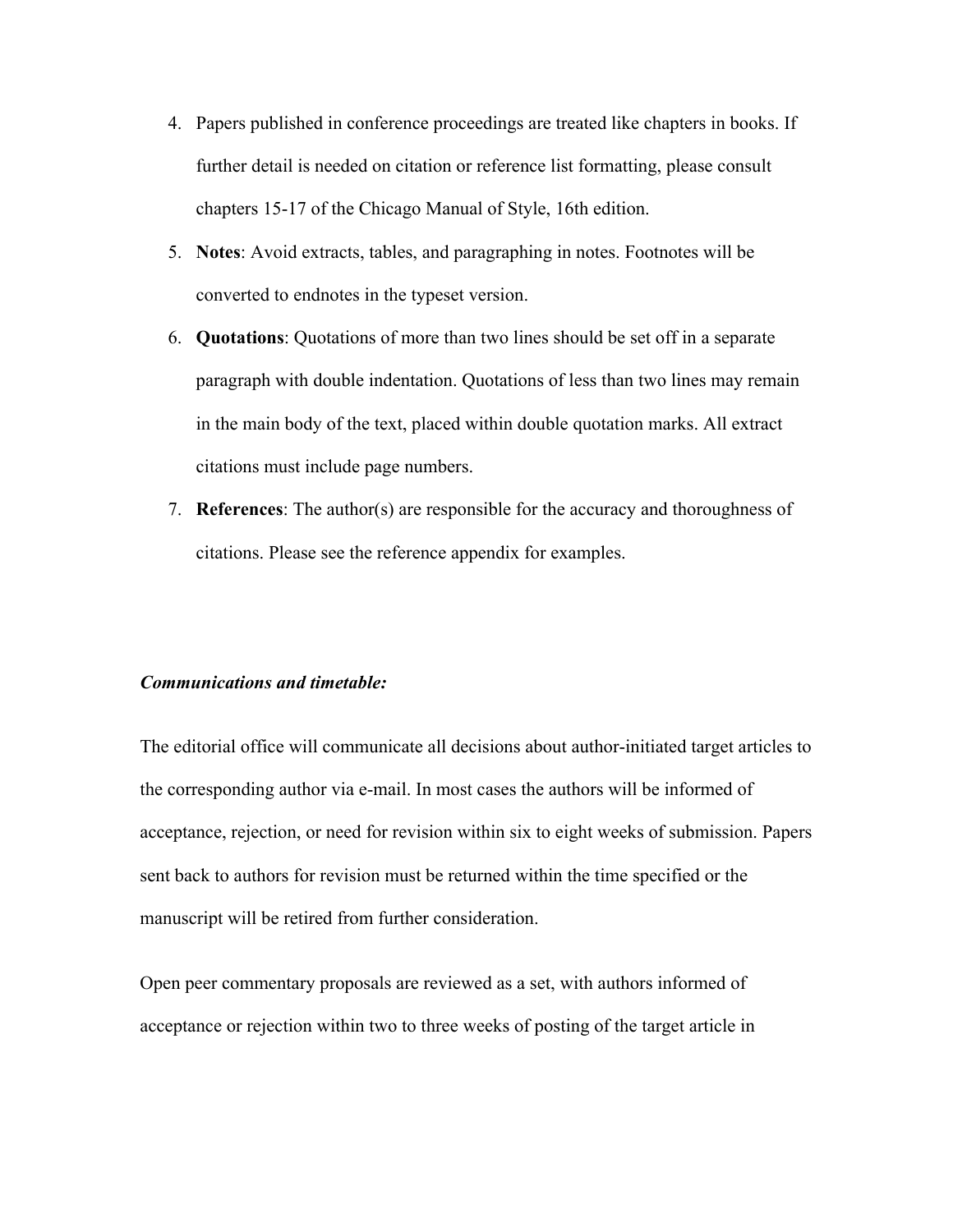question. Accepted commentaries must be received within the time specified to guarantee review and potential publication.

For more information and more specific guidelines, please contact the editorial office:

Executive Editor *The American Journal of Bioethics* editor@bioethics.net

888.360.2562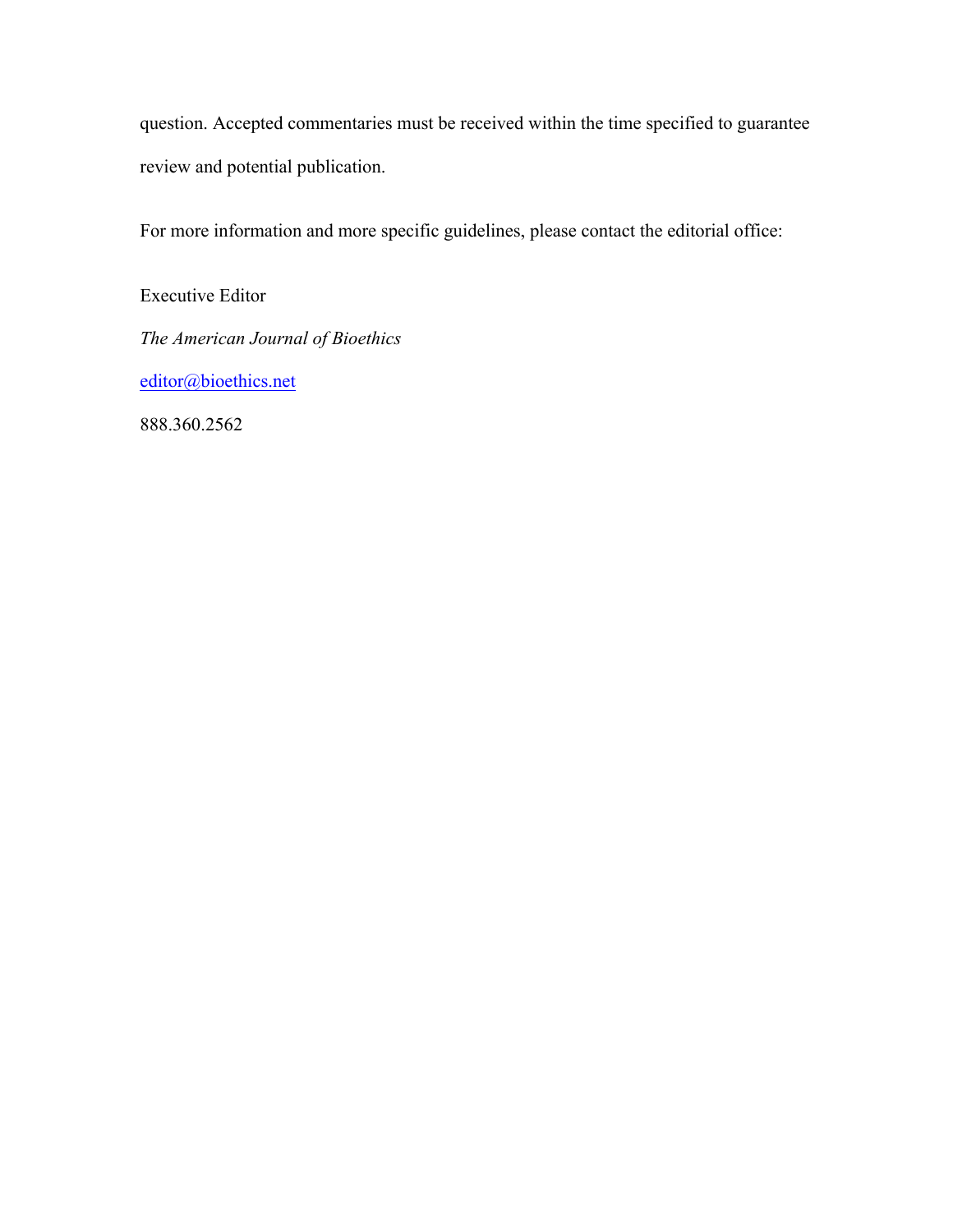## *Appendix A: Reference Examples*

The author's last name and the year of publication (with no punctuation between them) is enclosed in parentheses and directly follows the citation: (Feingold 1995)

When citing specific pages or sections of a work, that specification follows the year of publication, preceded by a comma: (Kimura and Hampson 1994, 58)

For works with more than three authors, et al. should be used, and lowercase letters differentiate separate works by the same author written in the same year: (Curlee et al. 1994) (Anderson 1994a, 1994b)

Multiple citations should be arranged first alphabetically, then chronologically if necessary to differentiate works by the same author, with works separated by semicolons:.(Anderson 1994; Feingold 1995; Kimura and Hampson 1994).

A corresponding list of works cited should appear at the end of the article. Please abbreviate first name and spell out the last name for authors. Use headline capitalization for titles of journals and sentence capitalization for titles of books, journal articles, and chapters. *Please do not abbreviate the names of Journals*. Some examples of common citation formats are provided:

## *Single author, journal:*

Feingold, A. 1994. Gender differences in personality: A meta-analysis. *Psychological Bulletin* 116(3): 429-456.